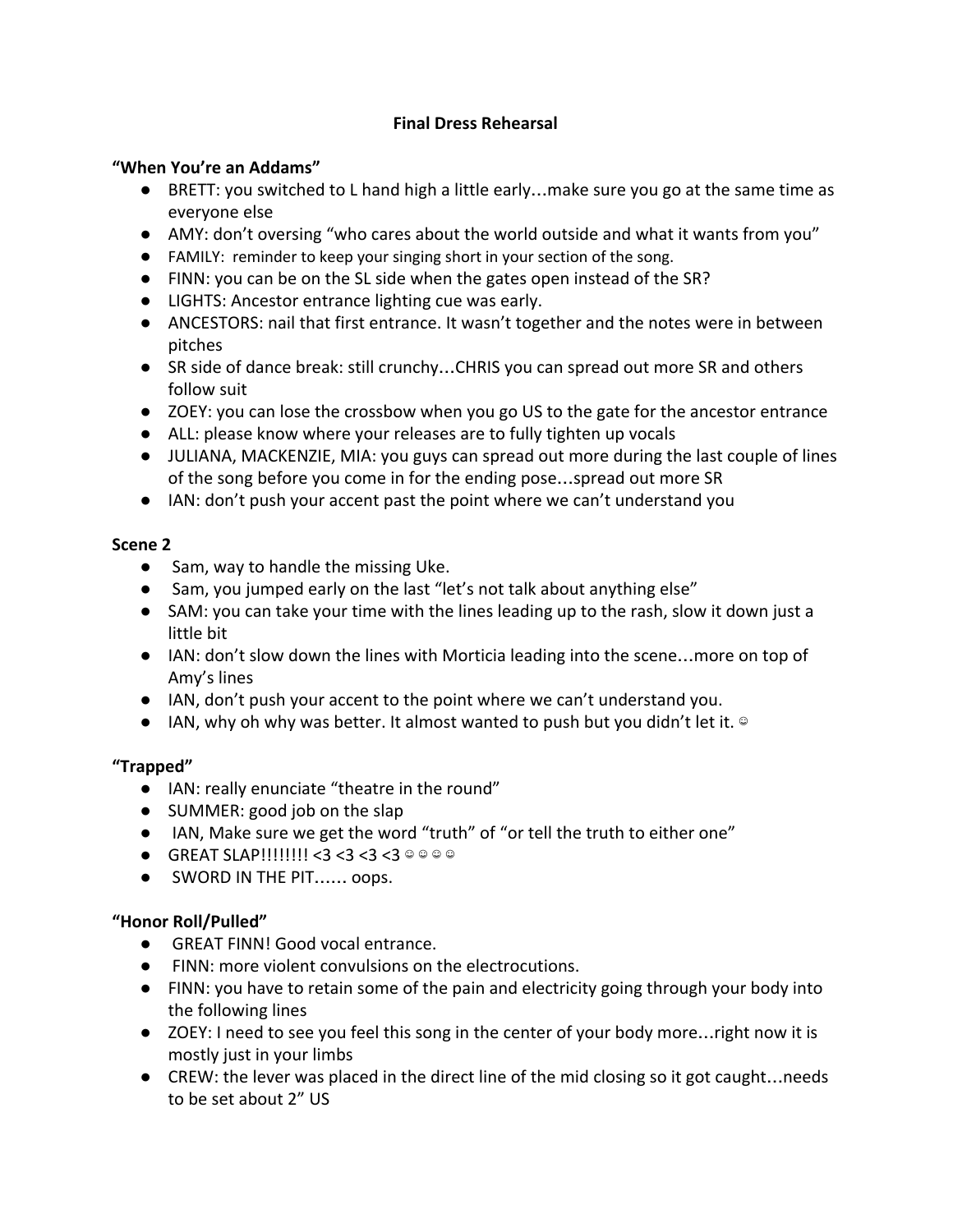- ZOEY, you got a tiny bit ahead of the orchestra at the end of the intro. Settle in and be right with Ron.
- ZOEY don't push on "Liberace's greatest hits"
- ZOEY don't push on the last note. Everything else sounds good.

### **Scene**

**●** SHELBY do something with your scythe when they mention "dying to meet you", like run your hand over the blade or something

# **"One Normal Night"**

- CURTAIN: WAY WRONG TIME
- ZOEY can you hear that lead in towards the beginning. SOMETIMES YES SOMETIMES, turn up to err on the side of caution.
- ZOEY "they're almost AT the door", not out the door. It sounds like out.
- ZOEY don't push on the last note of your section (before the beinickes).
- ZOEY: you can walk more DS on the last "One Normal Night" before you exit...and more CS?
- JORDAN: can you look up like in a trance when you say "I looked up and saw her..."
- KATIE: what is your hair supposed to be? (French twist or bun is what it should be...no hair hanging down in front)
- SAM: make sure you are intentional with the word "rehab"
- SAM, "get" put it more in opera instead of light and fluttery.
- ANCESTOR: grab that "We'll help them love"
- ANCESTORS: (trees) can you not hear your entrance on "love, love..."
- ANCESTORS: (at gate) can you not all be leaning and more interesting poses as family walks
- FAMILY: please watch at the end. Even if it is fast, you have to make it work
- SHAWN: do not move your position until after the song ends (you moved during the applause)
- ANCESTORS: your ending poses are lame sauce. There needs to be a more definitive ending pose from each of you after the doorbell…turn, then pose

# **Scene**

- IAN: much better with stubborn. Please make sure I get the word "sink" of "only to sink"
- IAN: make sure I understand "thyroid problem"
- JORDAN: can you move like you are going to shake hands or step forward toward Gomez when he says "you must by Lucas"—you need to be more eager to impress your girlfriend's dad
- AMY: offer your hand to MAL almost to force him to kiss it...GRANT, you can not know what to do and then kiss it
- AMY: "It's everywhere" =dropped line
- KATIE: can you react to Grandma's lines about the hospital and cardiac ward as if Grandma was in the hospital for herself and then realize she wasn't
- KATIE: quicker on "did you get the flowers?" Keep the pacing going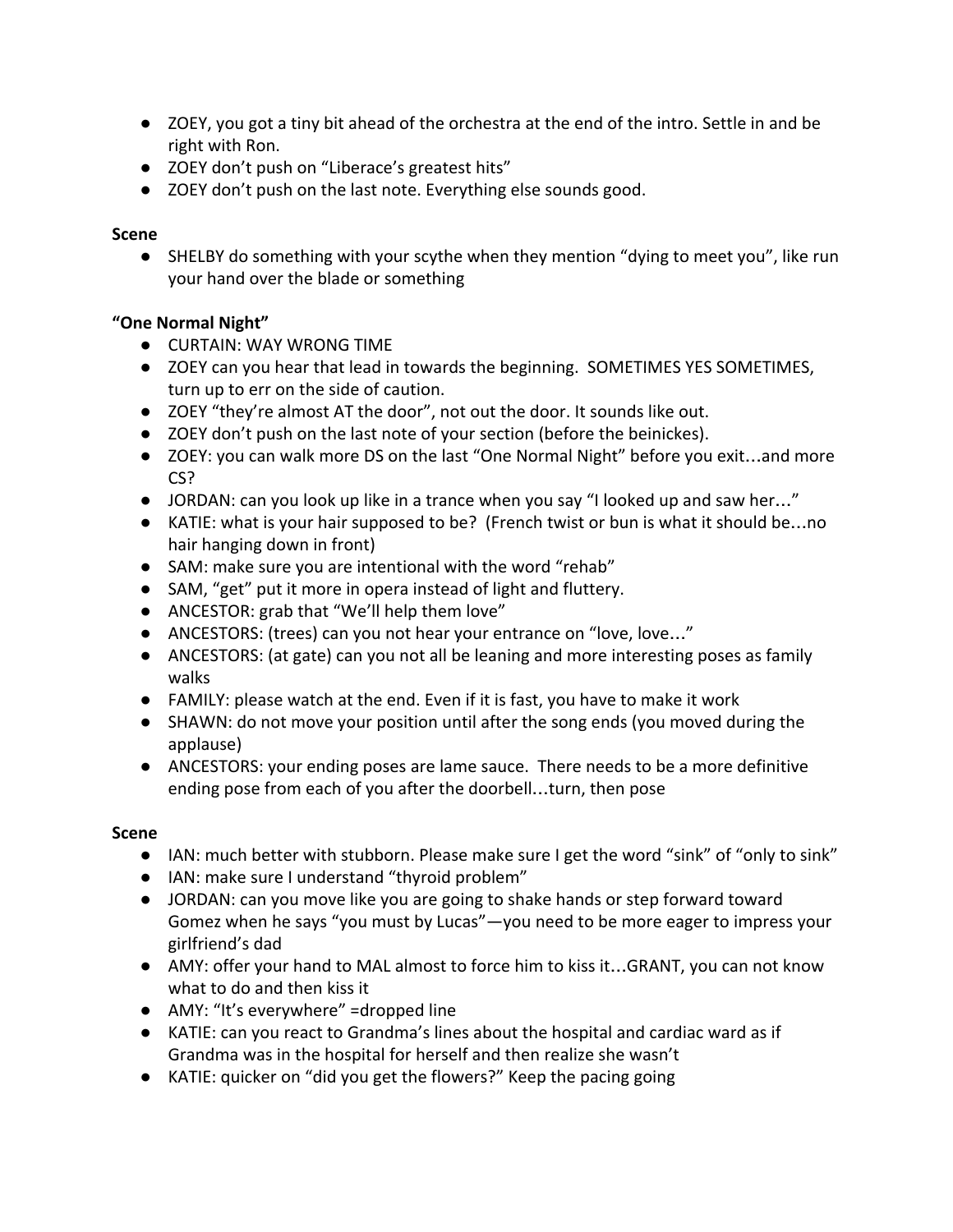● AMY: "healthcare?" is a question not a statement.

#### **#8 But Love Reprise 1**

● ALL, be right on top of the quiet "let's not talk about anything else" entrance at the end

### **SCENE**

● Jordan, don't jump on Wednesday's lines.

#### **"But Love Reprise #2"**

- SHAWN: get your arm all the way up on the kickline portion
- SHAWN: I need some more Conquistador like poses…less jazzy more warrior
- LIGHTS: you're go to blackout after this number was too early. Let us see the final pose before you go.

#### **SCENE**

- IAN/GRANT: in you jokes, if you don't get a laugh, just keep rolling. They can think it's funny w/o necessarily laughing out loud. Keep it rolling. If you wait too long it kills the funny.
- AMY: keep the gag jokes rolling. Don't wait for the audience to respond here bc cause you hit them with 3 or 4 things in a row. If you wait, it kills the funny.

### **"Secrets"**

- SOUND: Amy blowing us out during drowning section
- AMANDA: you need to be in your spot before getting shot, also take one more step stage right. You're going by what's on the floor to find your light, but you need to go by what's on your face.
- LIGHTS: can that be a shorter time to blackout?

# **Scene**

- JORDAN: do you believe anything you are saying to Gomez before the medical examiner? Or are you just trying to impress your girlfriend's dad?
- IAN, you can stand to be a bit more legato here (What If)

# **"What If"**

- FINN, can you start one step further upstage while you are hiding before you are discovered
- JORDAN: keep the pacing up
- FINN: can you be more dramatic about each of the things in your list of "stab my arm, etc…)
- TRINITY: apron? Strings coming undone
- FINN: you can grab the potion as Trinity is leaving
- TRINITY: can you already be moving SL by the time you say "I love you"?
- FINN:, nice big vocals on "Wednesday will drink and then".  $\circ$  <3
- FINN: good last note. Keep it floaty.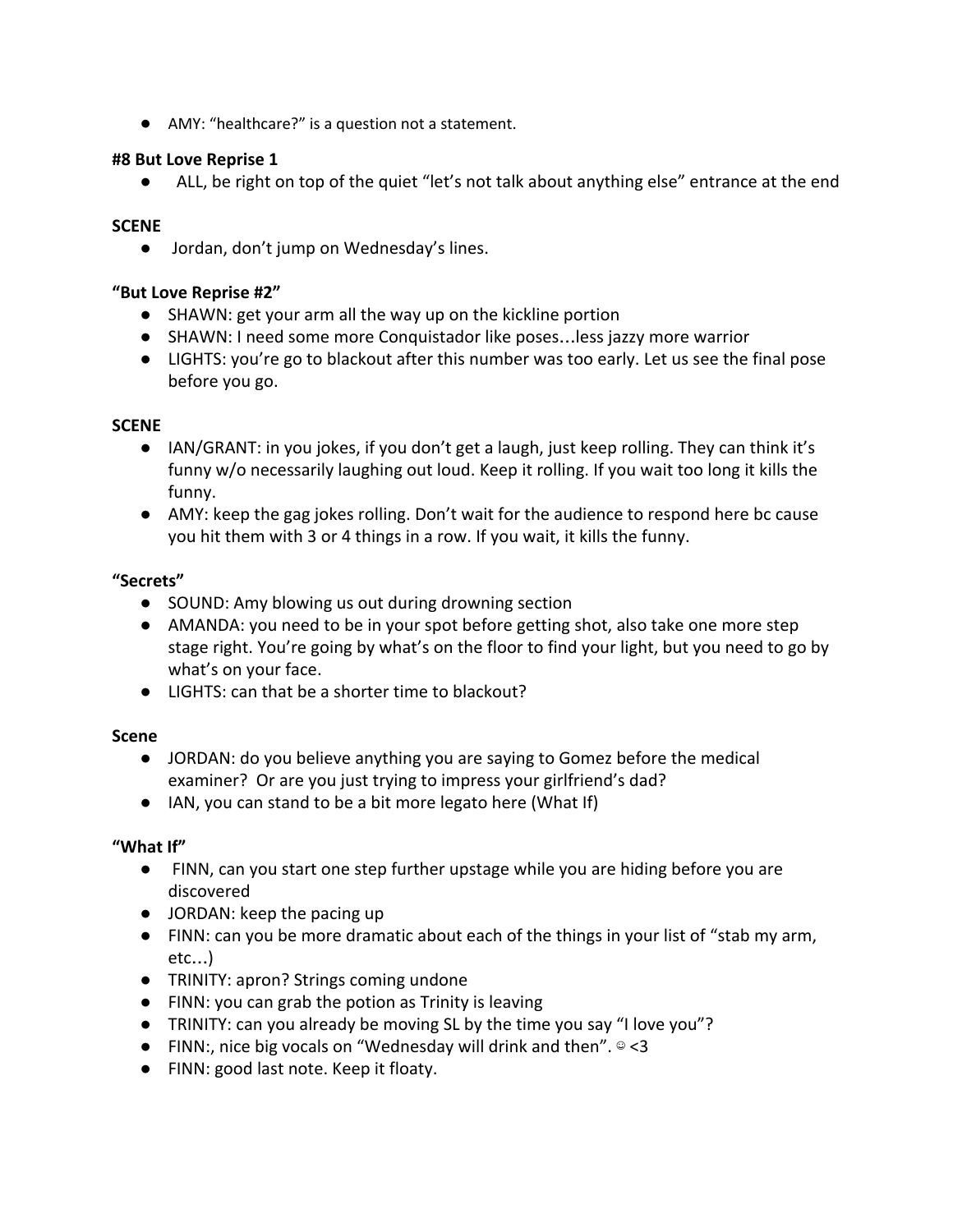# **"Full Disclosure Part 1"**

- IAN: keep it moving after complimenting morticia when transition
- AMY: change the clinking to something else to get attention, light claps, clear throat?
- ALL PEOPLE AT TABLE: can everyone give awkward golf claps after the "pink in the middle" story
- IAN: "humble and steadfast heart." Not stubborn…… lol
- IAN: when you clear your throat, move on faster. Show us you're uncomfortable and keep moving.
- IAN: Look at mortician and stare at her for the "we've got a good thing going don't push it"
- ALL: the scene before the game is dragging big time….let's get lines leading into the game to come faster, we need to have momentum building going into intermission
- AMANDA & CHRIS: can you move DS about 1 more big step
- ALL:, which way does your head go first on the head tilts…?
- SUMMER: thank you for holding the candle outward
- ANCESTORS: still looking for more interesting poses with the candles
- AMY: can you be more perturbed by "well, we'll just have to come back to you" to Gomez
- SAM: we couldn't hear "the moon" after Amy's "who is it?"
- ANCESTORS behind Trinity, even bigger reaction to her Fart line
- TRINITY: good job with the napkin!
- FINN be more physically invested in your no. it's vocally good, but it's not in your body
- FINN: don't even stand up with the bottle…just leave it under the table, then stand

# **"Waiting"**

- KATIE: you need to circle your head and let your hair get in your face when you do the ahhs
- KATIE: spend less time looking DS...just go crazy on your X to SL
- KATIE be right with Ron on "A woman waits for marriage"
- KATIE seat the big "and so" better. Technique.
- KATIE take the breath before "Death." Ron was ready to give it to you and you jumped it.

# **"Full Disclosure Part 2"**

- ZOEY: can you make it on the chair for "Stop"?
- ANCESTORS: more noise during the tornado! It's the quietest tornado ever
- ANCESTORS: your hand slam is not together...boo!

# **#15 Opening Act II**

- CREW, that curtain pull was super early....
- JORDAN/ZOEY: thank you for being ready even though that curtain was early.
- JORDAN: better.
- ANCESTORS way to handle the last ah even though the curtain closed on you and you couldn't see. ☺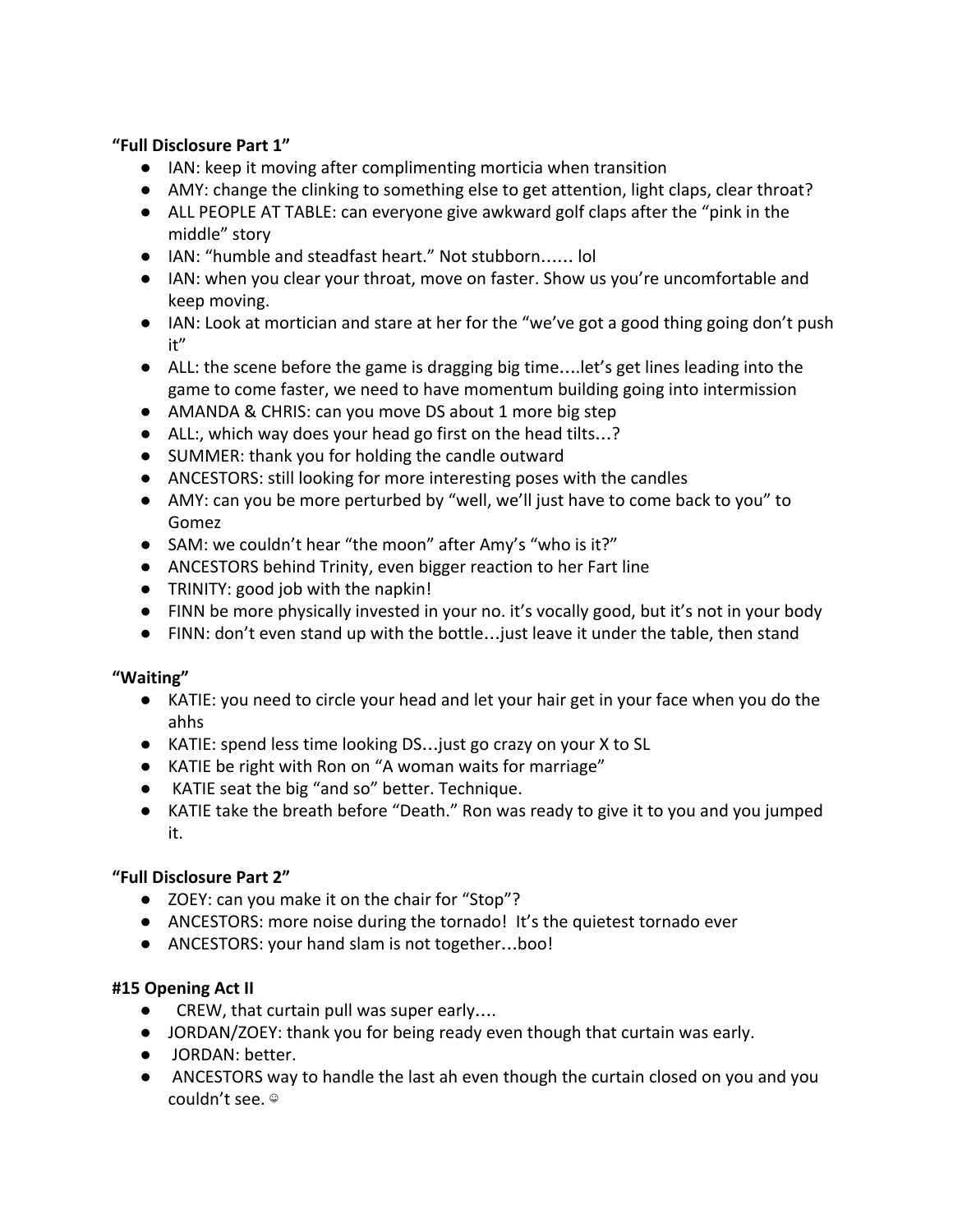● CREW: you have to wait until the end of the last "Ahh" to close the curtain

# **"Just Around the Corner"**

- AMY flub "latest troubles"
- AMY you look like you're thinking on your choreo during the first half??? That's weird.
- ANCESTORS: can your choking on the "cherry pits" be audible?
- CHRIS: when you get up can you fan yourself with your hat
- ANCESTOR SOLOISTS GOOD!!!! ☺ <3
- ANCESTOR "don't ask why" is still not as strong as the second entrance. Make it just as strong because it's your first big entrance there.
- ANCESTORS: really lackluster marching around Morticia in the circle—give it some energy
- GOOD LIFT!

# **Scene**

- GRANT & KATIE: "If it makes him happy, then yes"—can this be face to face, then Grant walk away on the "well…" afterwards
- KATIE remember that every time Mal talks it makes your head hurt….. You lost this in the first half of the scene
- KATIE more malice on nothing.

# **"Moon and Me"**

- KATIE: you went the wrong way with your umbrella before you cover up Fester for his costume change…you went SR, your umbrella goes SL
- SAM: good job on the rocket and getting through the Ancestors
- SAM: don't X quite so far SL at the end so that you can look at the moon without turning around
- SAM tempo was much better.
- SAM way to not be distracted by the mic issues. Good job.
- CREW, the black traveler is tending to get sit weird and uneven in this scene, please assign someone check to make sure it is not caught up in the middle over the lights.
- SHELBY The morph suit is working.  $<$ 3 $<$ 3 $<$ 3
- ASHTON The spot should come back on when Fester is down with the row of girls at the end.

# **"Happy/Sad"**

- IAN: you need to invite her to dance, Zoey don't just go because you are supposed to
- IAN: "Nice job. I hate you" Make the pause a bit smaller
- IAN help me understand the word "sealing" of the baby brother part.
- IAN: this was much better tonight
- IAN: don't jump the forever happy, completely happy at the end. See Katie to learn what the orch sounds like there.
- ZOEY: don't start the lines after happy sad until the applause starts to die down. It was like 2 seconds early.
- JORDAN: "TristAHn"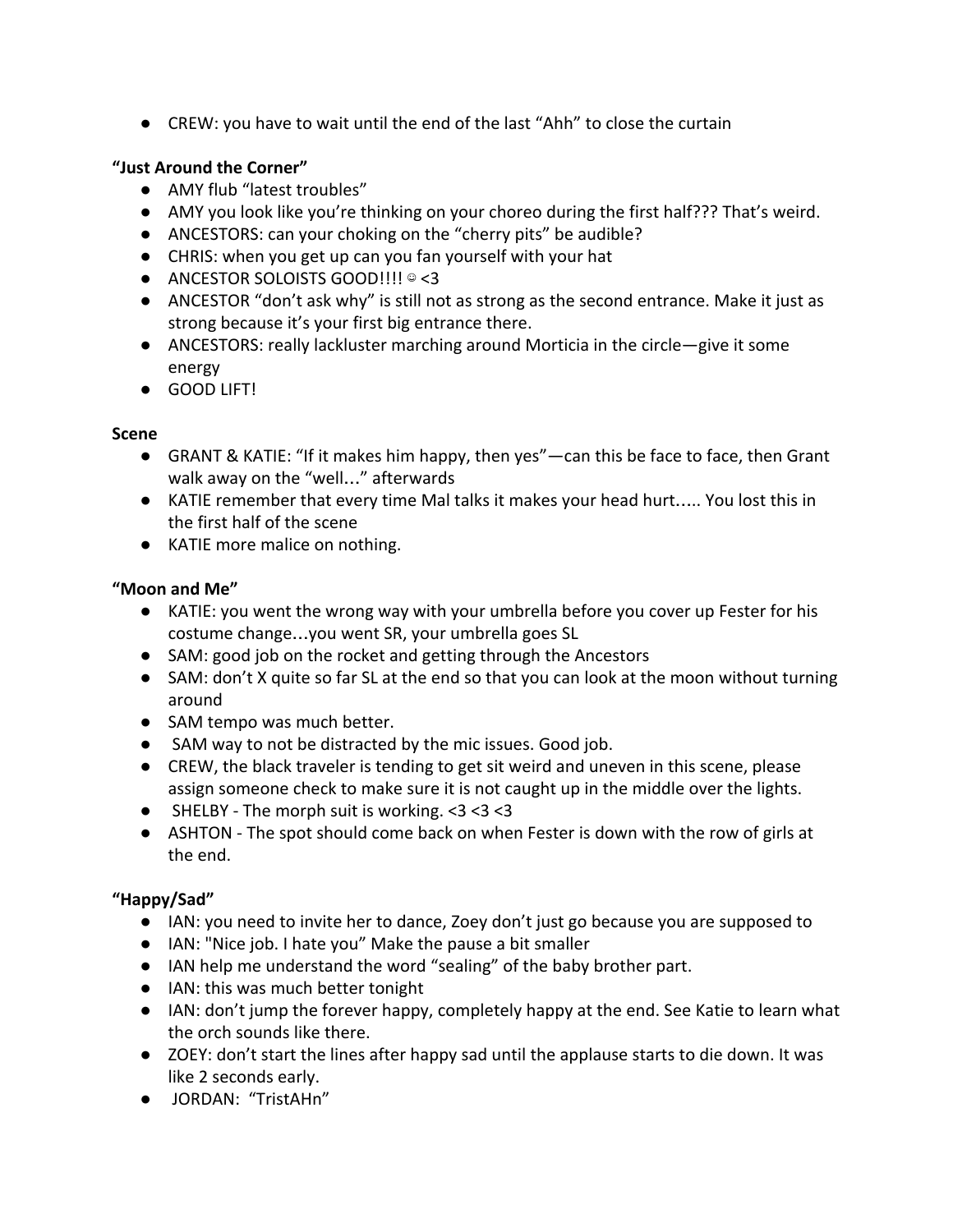### **"Crazier Than You"**

- ZOEY: don't let your physical presence sink during the first stanza of this song... keep the energy coming from the center of your body
- ZOEY: "are we" of undone was sharp, undone settle.
- ZOEY: Careful….you are on the verge of pushing/oversinging, trust yourself….you've got this!
- JORDAN: your tie doesn't have to be tied or could be loosened before you come onstage for this scene so that you can get the fatter part of the tie around your eyes
- ANCESTORS there was some flubbing in passing the arrow and it was a tiny bit late landing the shot.
- ZOEY: you are intentionally messing up Lucas' name. Right now it looks like you think you don't know you messed it up
- GRANT: you can take off your coat on "it warms me up to see you livin' la-ar-arge", swing it around and toss it, then pick it up again like "I'm not that crazy…"
- QUARTET: Best ending thus far. Keep it up. © <3

#### **Scene**

● AMY: you have to recognize that you've been caught faster on "Oh God"

### **Not Today**

- IAN: keep your articulations crisp in the first verse,
- IAN: nice second base. ◎
- IAN: words……. -\_ -
- IAN: this was okay tonight, but I've heard it better this week.

#### **"Live Before We Die"**

● IAN: smooth out the karaoke step…less bouncy and more smooth

# **"Tango de Amor"**

- IAN: don't let go of the skirt
- IAN: you have to say the line about "Mi Amor!" faster once she unravels....there was a big awkward pause here tonight
- IAN: the matador sweep was much better tonight. ◎
- ALL: lacking a fire and connection with each other...make this simmer
- ANCESTORS: you were late on the ending pose
- ALL: this was mostly lacking intensity and energy---you were doing the moves, but not feeling anything

#### **Scene**

- ANCESTORS: you aren't reacting to anything verbally. Gomez says "attention everyone" but everyone was already paying attention
- ANCESTORS: please react to this scene. There are so many opportunities to have opinions about what's happening and you are just standing there with no . Shelby and